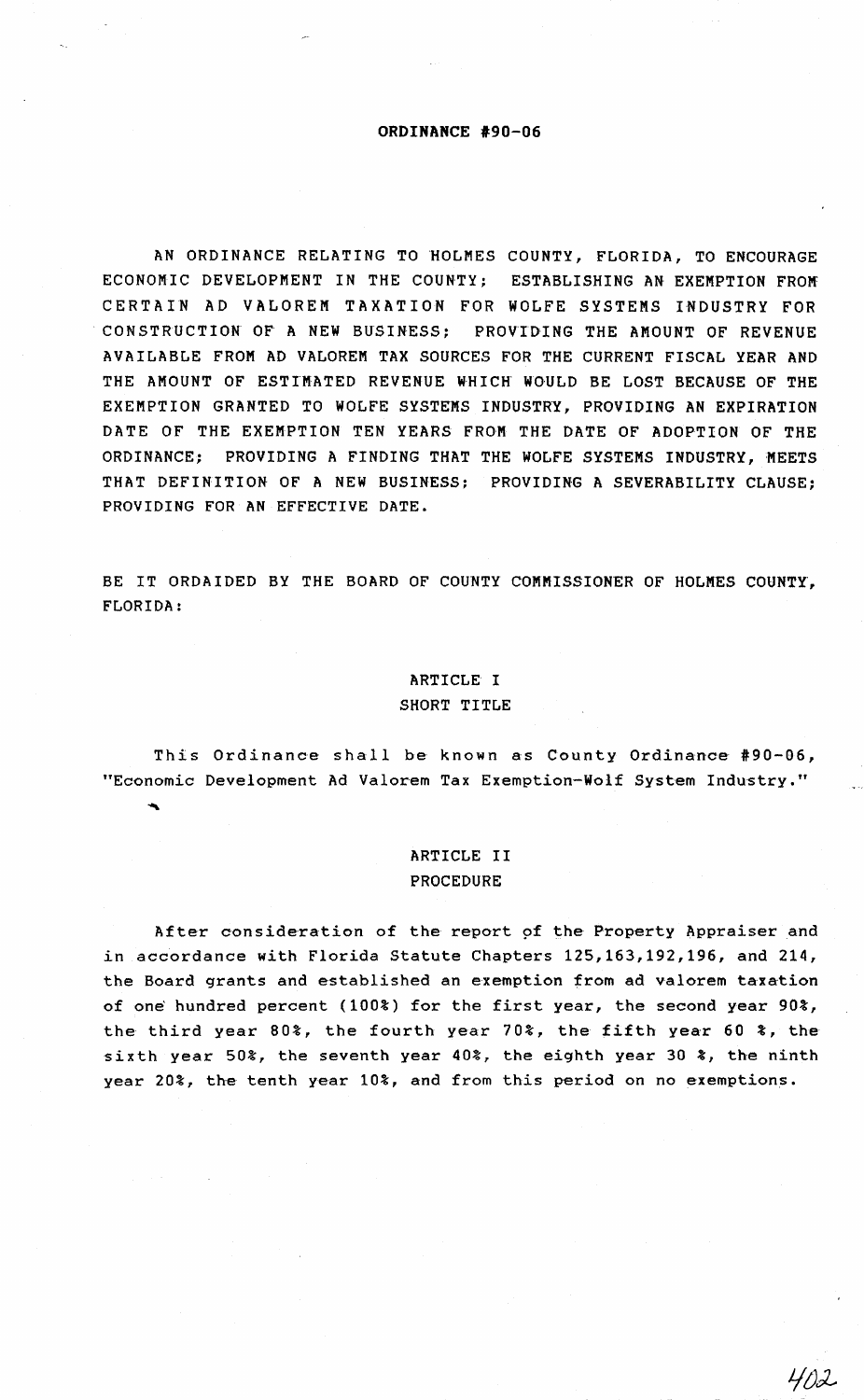## ARTICLE III AD VALOREM. TAX REVENUES

Total revenues available to the County for the current fiscal year from ad valorem tax sources on the new business are : \$ \_\_\_\_\_\_\_\_\_\_\_\_\_\_ . Revenues to be lost for the current fiscal year by the granting of this exemption are *\$ \_\_\_\_\_\_\_\_\_\_\_* and total estimated revenues to be lost over the 10 year period covered by this exemption are  $\sim$ 

# ARTICLE IV EXPIRATION DATE

The Economic Development Ad Valorem Tax Exemption granted to Wolf System Industry, a new business, shall be for ten years from the date of Board adoption of this Ordinance.

## ARTICLE V FINDING

The Board of County Commissioners of Holmes County, Florida, finds that Wolf System Industry is a new business as defined in Florida Statute 196.012(14).

### ARTICLE VI SEVERABILITY

If any section, subsection, paragraph, sectence, clause, phrase, or portion of the Ordinance is for any reason found void, invalid, unlawful, or unconstitutional by any court of competent jurisdiction, such portion shall be deemed a seperate, distinct, independent, and severable provision and such holding shall not affect the validity of the remaining portions of this Ordinance.

We see that  $\mathcal{L}_{\text{max}}$